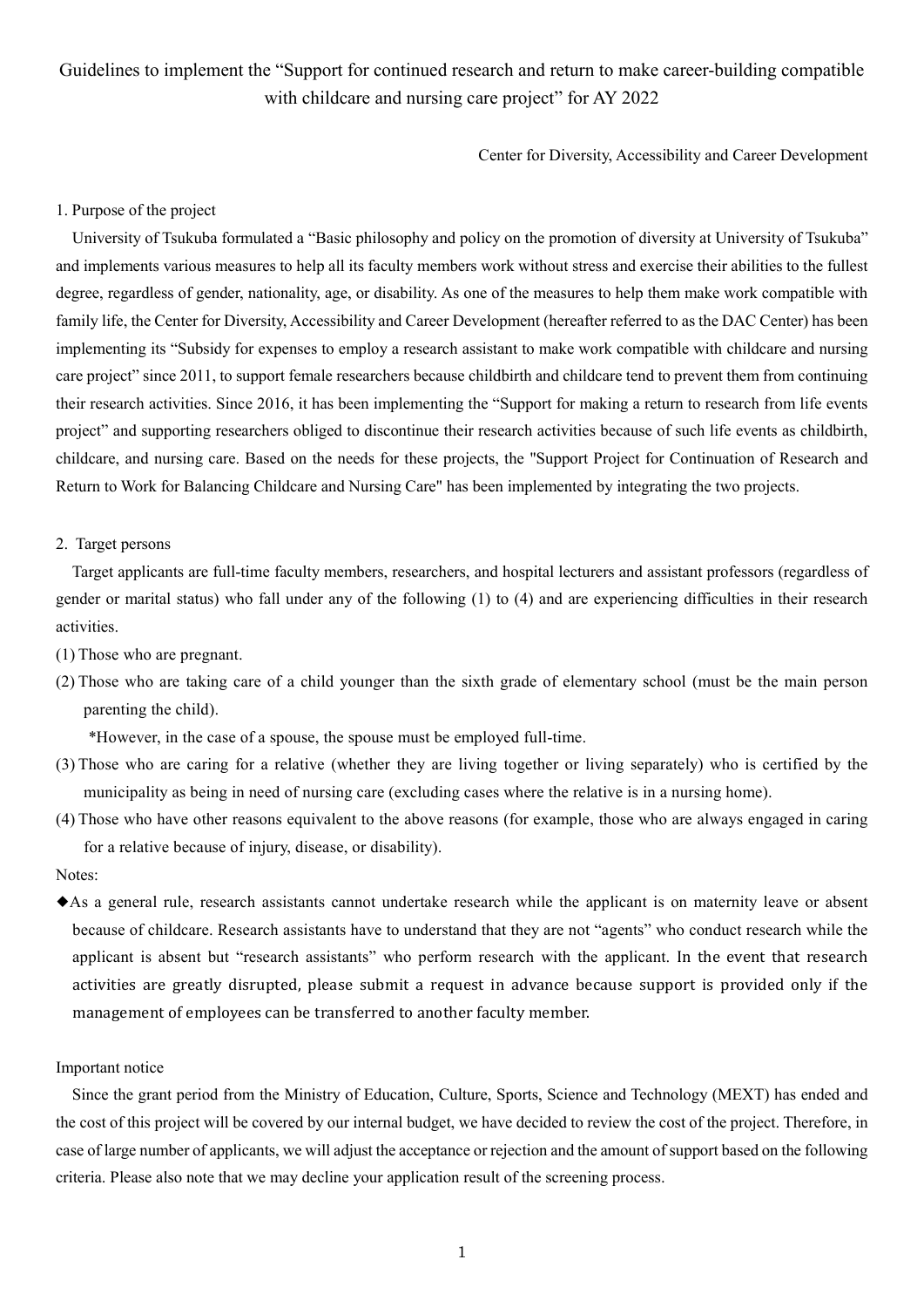(1) Number of children, (2) age of the youngest child, (3) number of people in need of nursing care, (4) condition of people in need of care, (5) whether or not they live together, (6) application status for research fund, and schedule for submission of papers, (7) job classification, (8) term of office or not, and (9) past adoption of support projects

### 3. Support content

Support is provided for the following expenses deemed necessary for research.

(1) Labor expenses, (2) supplies expenses, (3) expenses for domestic travel, (4) expenses for foreign travel, (5) reward, (6) printing and binding expenses, (7) communication and transport expenses, and (8) miscellaneous expenses.

\* inner rules of the university, including "Employment regulation for part-time workers of the University of Tsukuba" are applied to the expenditure for support content.

#### Complement 1) Regarding Labor expenses

Since this project will support research continuation, Labor expenses costs are assumed to be research assistants.

Complement 2) Use of expenses

The purpose of this project is to support researchers for continue and return research during the life event. Please use expenses that are suitable for this purpose. And also please use expenses exactly as it appears in the application you submitted.

Complement 3) Deadline for use and submission of reports

Adopters must use all the support money by February 28, 2023 and submit the report by March 31, 2023.

#### 4. Application for support

# Closing date for accepting application: Monday, May 16, 2022, at noon

### 【How to submit】

Please click the Lollowing URL to apply through the u-Rad system. (You can log in with unified authentication and ID.) URL:<https://u-rad.sec.tsukuba.ac.jp/login/>

\* Please download the application form (Form 1) from the above URL.

5. Period of support

The period of support shall be from after the decision of adoption in 2022 until February 28, 2023. However, if the applicant loses eligibility requirements as a subject during the said period, the support will be terminated before the originally planned period.

- 6. Decision on eligibility for support and support amount
- (1) We are screening on the basis of the application for "Support for continued research and return to make career-building compatible with childcare and nursing care" (Form 1), and the director of the DAC Center makes a decision on eligibility and the amount of support. We will notify the screening result to the applicant through the u-Rad system.
- (2) The period of support is single academic year.
- (3) The amount of support is **up to 150,000 yen** per person eligible for support.